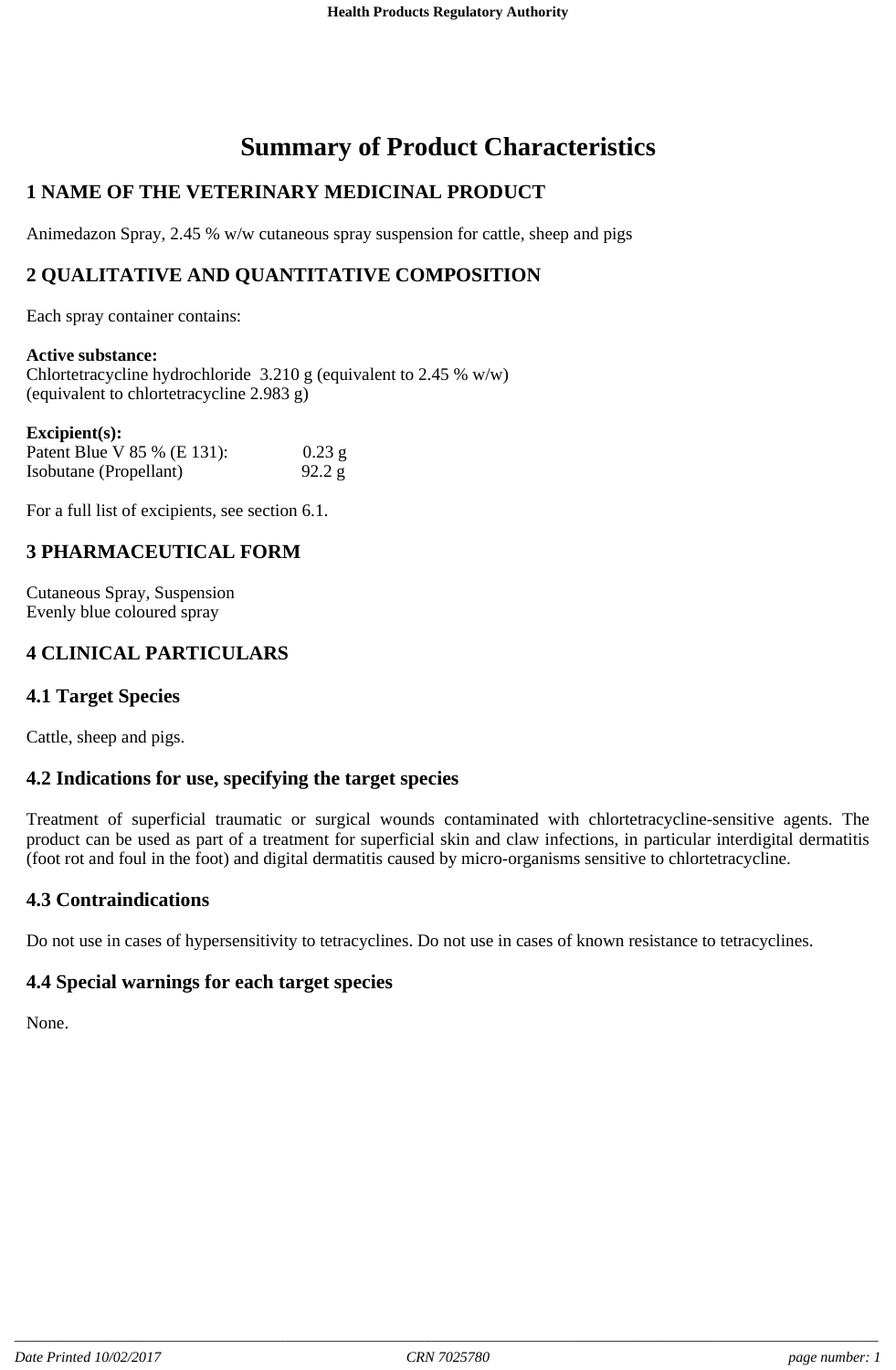# **4.5 Special precautions for use**

#### **Special precautions for use in animals**

Protect the eyes of the animal when spraying in the vicinity of the head. Clean the affected area thoroughly before spraying. Use of the product should be based on susceptibility testing and take into account official and local antimicrobial policies. The animal should be discouraged from licking the treated area, or treated areas on other animals. After administration to the claw the animal should be kept on dry ground for at least one hour.

#### **Special precautions to be taken by the person administering the veterinary medicinal product to animals**

Direct contact with the skin should be avoided because of sensitisation, contact dermatitis and possible hypersensitivity reactions to chlortetracycline. Wear appropriate impermeable gloves whilst handling the product. This product can cause serious eye irritation. Protect the eyes and face. If contact with the skin or eyes occurs, wash area immediately with clean fresh water. If irritation persists seek medical attention.Avoid inhaling vapours. Apply the product in the open air or in well ventilated area. In case of accidental ingestion seek medical advice immediately and show the label to the physician. Do not eat or smoke whilst administering the product. Wash hands after use.

Please refer also to section 6.4 "Special precautions for storage".

#### **Other precautions**

Stained part of the pigskin must be removed prior to the rest of the animal being used for human consumption.

#### **4.6 Adverse reactions (frequency and seriousness)**

Hypersensitivity reactions may occur rarely.

#### **4.7 Use during pregnancy, lactation or lay**

After cutaneous administration of the veterinary medicinal product, absorption of chlortetracycline is negligible. Therefore, the veterinary medicinal product is safe during pregnancy and lactation.

Pregnancy: Can be used during pregnancy.

Lactation: Please refer to section 4.11 "Withdrawal period(s)".

#### **4.8 Interaction with other medicinal products and other forms of interaction**

No data on interactions with other treatments are available.

After cutaneous administration of chlortetracycline spray, absorption of chlortetracycline is negligible. Therefore no interactions are expected.

#### **4.9 Amounts to be administered and administration route**

For cutaneous use. Shake the container thoroughly before spraying. The container should be held at a distance of approximately 15-20 cm from the area to be sprayed; spray for 3 seconds until the treatment-area is evenly coloured. In case of claw infections this treatment should be repeated after 30 seconds. For treatment of superficial wounds contaminated with chlortetracycline sensitive agents a single administration is recommended. For the treatment of dermatitis digitalis two administrations with a 30 second interval for 3 consecutive days once or twice daily is recommended. For treatment of other claw infections (foot rot and foul in the foot), two administrations with a 30 second interval once or twice daily is recommended. Depending on the seriousness of the injury and the rate of improvement treatment should be repeated within 1 to 3 days.

#### **4.10 Overdose (symptoms, emergency procedures, antidotes), if necessary**

Not applicable.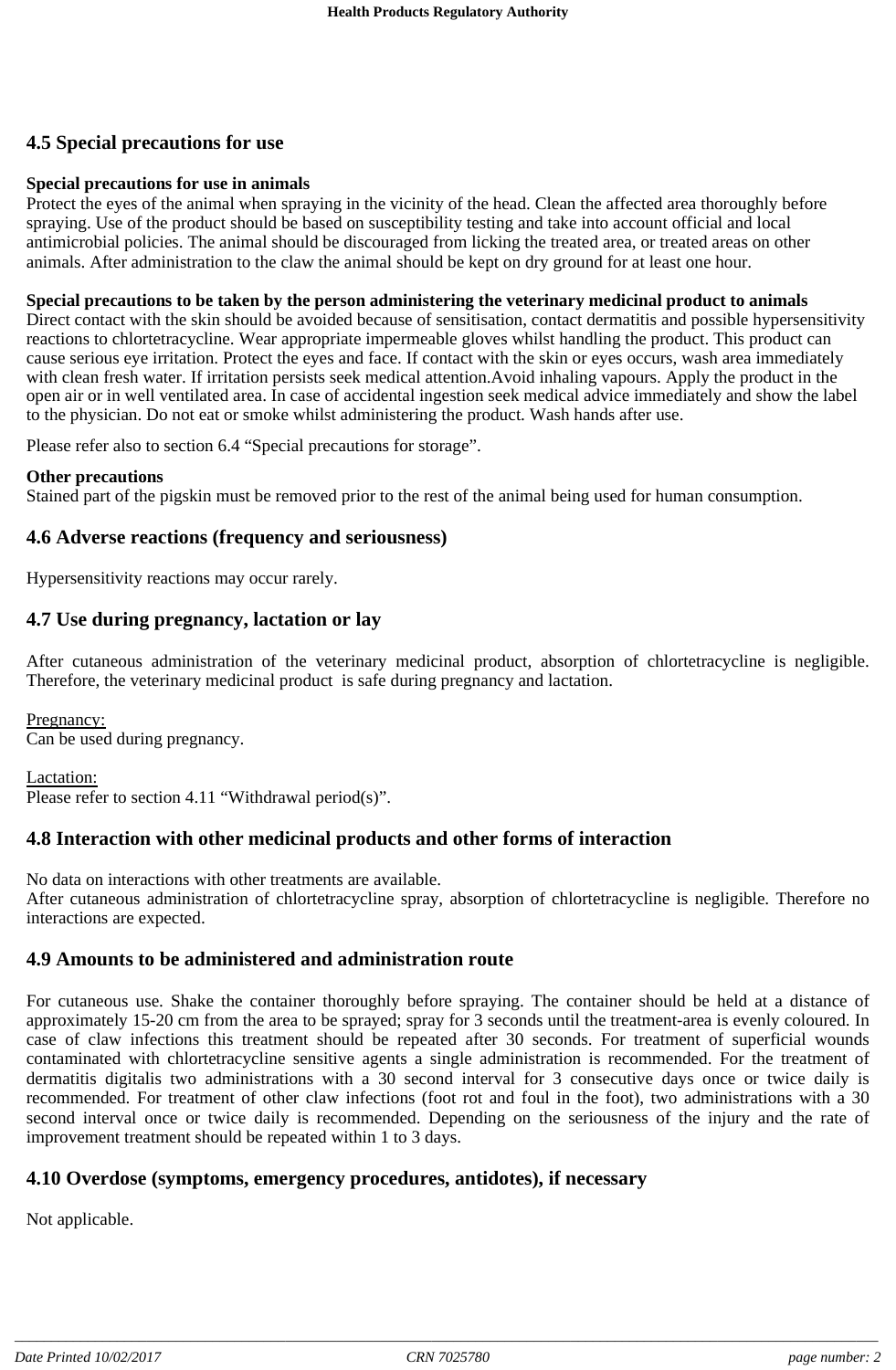### **4.11 Withdrawal Period(s)**

Meat and offal: zero days Milk: zero days

Do not use on the udder of lactating animals if milk is intended for human consumption.

#### **5 PHARMACOLOGICAL or IMMUNOLOGICAL PROPERTIES**

Pharmacotherapeutic group: antibiotics for topical use, tetracycline and derivates ATCvet code: QD06AA02

#### **5.1 Pharmacodynamic properties**

*In vitro,* chlortetracycline is primarily bacteriostatic. Chlortetracycline exerts its action by inhibiting the protein synthesis of the bacterial cell. In particular cell division and the formation of the cell wall are impaired. Chlortetracycline binds to receptors on the 30S-subunit of the bacterial ribosome where they interfere with the binding of the aminoacyl-transfer RNA to the acceptor site on the messenger RNA ribosome complex.

#### **5.2 Pharmacokinetic properties**

After cutaneous administration of chlortetracycline spray, absorption of chlortetracycline is negligible. Therefore the veterinary medicinal product will only have a local effect, no systemic effects are to be anticipated.

## **6 PHARMACEUTICAL PARTICULARS**

#### **6.1 List of excipients**

Patent Blue V 85 % (E 131) Isobutane Isopropyl alcohol Sorbitan trioleate Silica colloidal anhydrous

#### **6.2 Incompatibilities**

None known.

#### **6.3 Shelf-life**

Shelf-life of the veterinary medicinal product as packaged for sale: 3 years.

#### **6.4 Special precautions for storage**

Do not store above 25°C. Do not refrigerate or freeze. Extremely flammable aerosol. Pressurized container: May burst if heated.

Protect from sunlight. Do not expose to temperatures exceeding 50°C.

Keep away from heat/hot surfaces/sparks/ open flames and other ignition sources.– No smoking.

Do not spray on an open flame or other ignition source.

Do not pierce or burn, even after use.